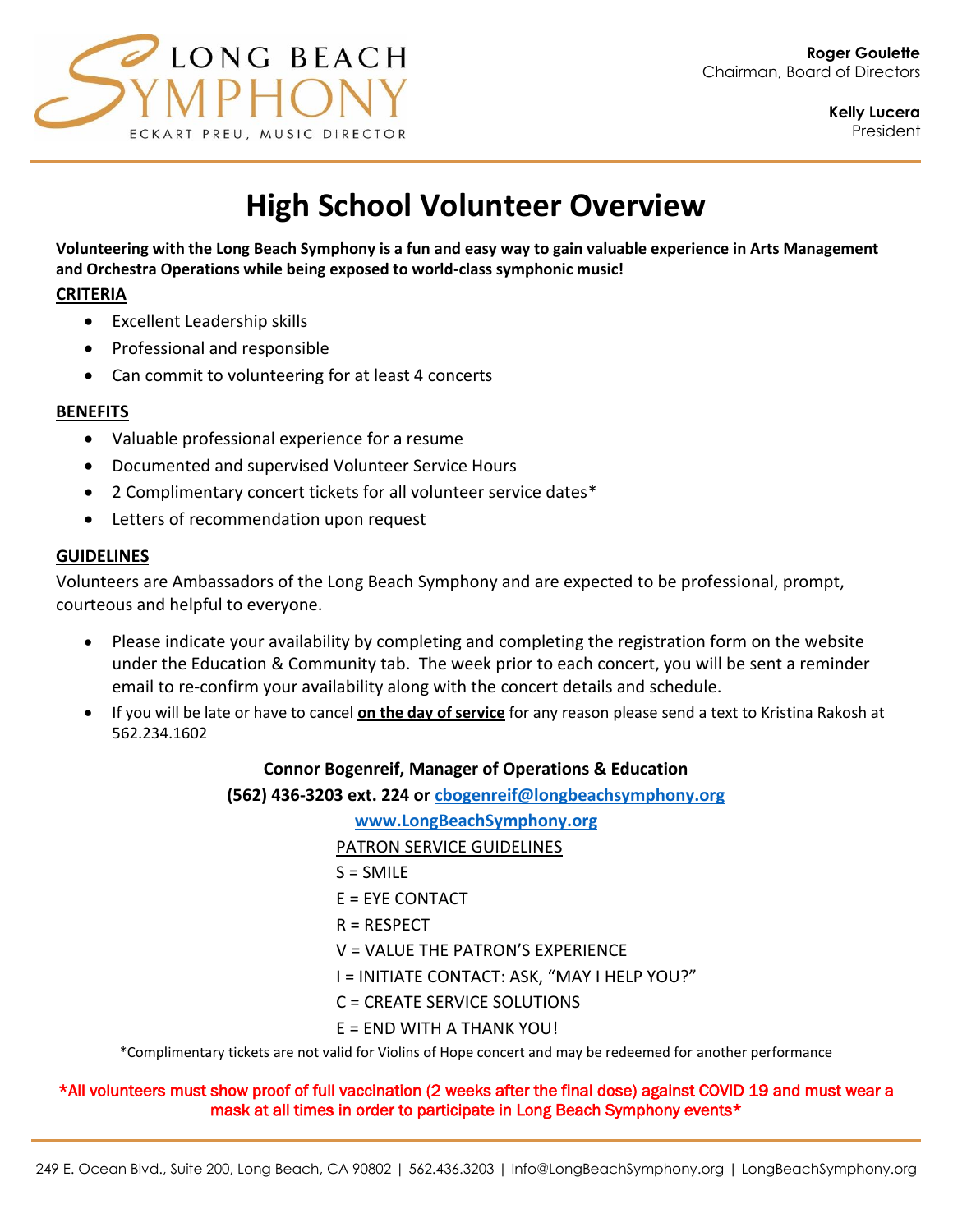

# **CLASSICAL CONCERTS PROCEDURES**

- Arrive on time and properly attired with a mask that covers the nose and mouth.
- Leaving personal items at home or in the car is suggested as there is no secure place to store things during the concert.
- Enter through the WEST lobby doors and check in with security for access to the building.
- **If you do need to bring personal items please be aware that new security measures require that your bag will be searched by security at the door. Bags must be smaller than 12"x12" to be allowed entrance.**
- Be sure to pay close attention to the Usher briefing.
- Familiarize yourself with the area that you are assigned to and the House Ushers that are working near you.
- Know where the restrooms, elevators, box office and concession stands are located.
- Smile and greet patrons with a friendly *"Good evening,"* or *"Welcome to the Symphony"*
- If you have a patron with a ticket or seating issue, please refer them to a LBS House Manager, House Ushers or direct them to the Patron Services table in the middle of the lobby.
- If a patron needs any kind of physical assistance, find a House Manager or House Usher to help them. DO NOT touch them.
- If there is an emergency in your section, notify a House Manager, House Usher or any Long Beach Symphony staff immediately.
- CLASSICAL CONCERT SCHEDULE
	- o 5:45pm High School Volunteers call time
	- o 6:00pm Orientation
	- o 6:30pm Lobby doors open, Assigned seating begins
	- o 8:00pm Concert begins
	- o 10:00pm Approximate Concert end time
- PROFESSIONAL ATTIRE
	- o Black pants or black skirt (Skirts should no shorter than 2" above the knee)
	- o Black or white shirt
		- (Boys should wear collared shirts, tucked into their pants.
		- Girls should have covered shoulders)
	- $\circ$  Nice, but comfortable, black shoes with black socks or nylons/leggings (No sneakers)
	- $\circ$  Prepare your clothing by ensuring it's clean, pressed and without holes or unraveled seams
	- o Wear an accurate watch if possible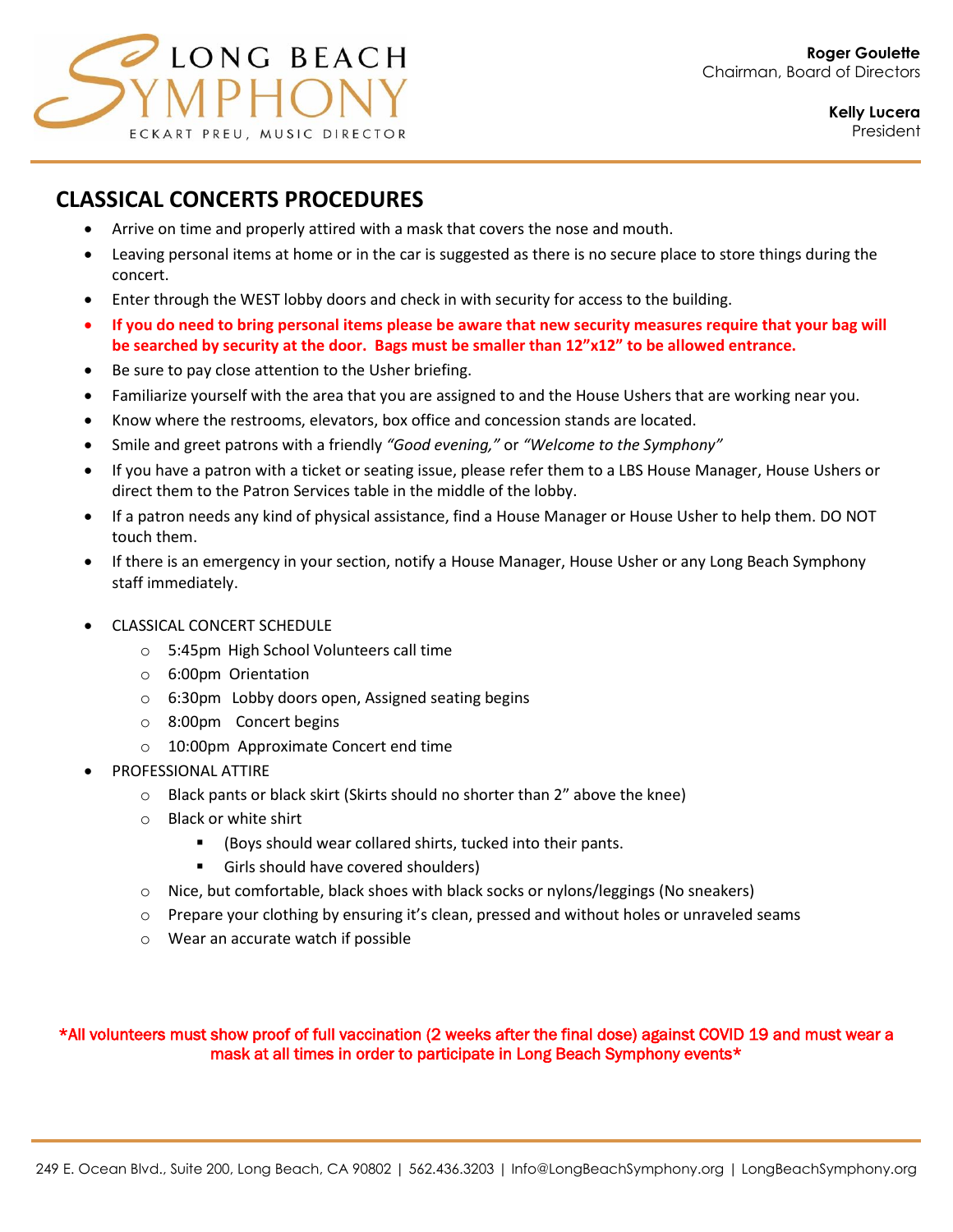

- **ORIENTATION** 
	- o Upon arrival at 5:45 proceed to the lobby for Orientation
	- o Listen carefully for procedures and your assignment
	- $\circ$  Ensure that you are familiar with the locations of restrooms, door numbers, and seating sections
	- $\circ$  Find the House Usher that you will be working near and introduce yourself

#### • DUTIES

- $\circ$  At 6:30pm once given the cue by the House Manager, be ready to assist patrons
- o *First impressions are lasting impressions*. Smile and greet patrons, distribute programs
- $\circ$  If a patron requires assistance or asks a question that you can't answer please refer them to a House Manager, House Usher or Staff member or direct them to the Patron service table in the center of the lobby
- PATRON SEATING
	- o Unless otherwise noted, all concerts are ticketed with reserved seating
		- Actively meet the patrons and ask them if they need assistance finding their seat
		- **■** If they need help, read their tickets out loud before escorting them to their seat
	- o Quickly return to the entrance area and look for the next patron to arrive
	- $\circ$  If a seating problem occurs remain calm and helpful and do one of the following:
		- Contact a House Manager or House Usher
		- Refer the patron(s) to the Patron Services table in the center of the lobby
	- $\circ$  Food and beverages are not allowed in the performance hall. Politely ask patrons to dispose of food and beverage prior to entering the performance hall
	- o Notification Chimes
		- There are 3 sets of chimes sound in the lobby before the concert notifying patrons the concert will soon begin: 15, 10 and 5 minutes prior to the concert start time
		- After the second set of chimes, at 10 minutes to curtain, please inform patrons that the concert is about to begin and guide them through the doors to their seats
		- Do the same at the 5 minute chimes
		- As soon as the Concertmaster enters to tune, all doors should be closed

#### **After assisting the House Ushers in closing the Theater doors, please go to your seats and enjoy the concert, at the intermission check with the House Manager to see if you are needed.**